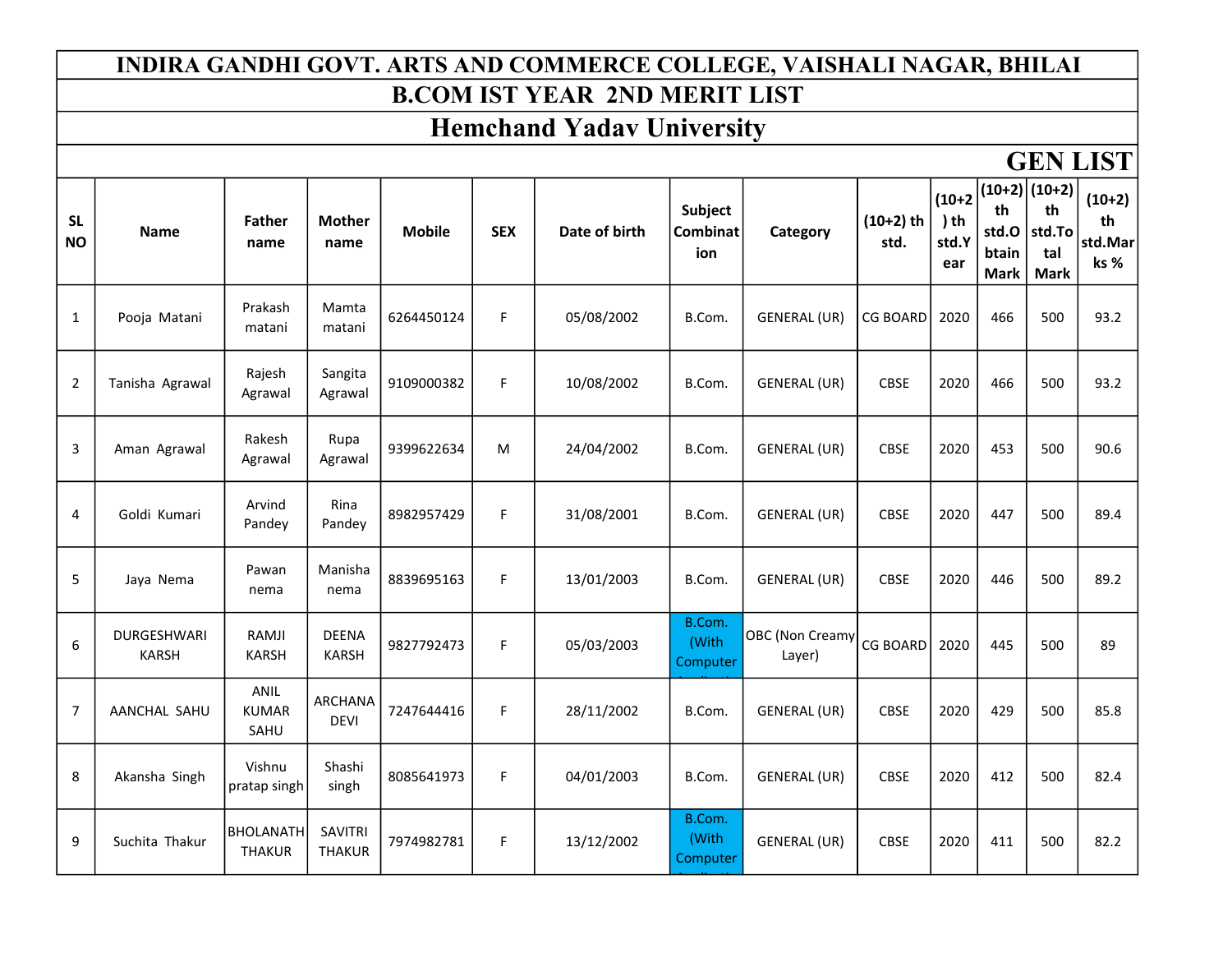| 10 | Suchita Thakur       | <b>Bholanath</b><br>thakur                  | Savitri<br>thakur                | 7974982781 | F. | 13/12/2002 | B.Com.                      | GENERAL (UR)                     | <b>CBSE</b>     | 2020 | 411 | 500 | 82.2 |
|----|----------------------|---------------------------------------------|----------------------------------|------------|----|------------|-----------------------------|----------------------------------|-----------------|------|-----|-----|------|
| 11 | KRISHNA SETHIYA      | <b>RAJENDRA</b><br>SETHIYA                  | <b>SAVITRI</b><br><b>SETHIYA</b> | 6263866604 | M  | 20/12/2002 | B.Com.<br>(With<br>Computer | <b>OBC</b> (Non Creamy<br>Layer) | <b>CG BOARD</b> | 2020 | 411 | 500 | 82.2 |
| 12 | Eshika Saha          | Sanjay Saha                                 | Megha<br>Saha                    | 9039568727 | F. | 23/10/2001 | B.Com.                      | <b>GENERAL (UR)</b>              | <b>CBSE</b>     | 2020 | 410 | 500 | 82   |
| 13 | <b>JAYA SHRIVAS</b>  | RAJARAM<br><b>SHRIVAS</b>                   | YASHODA<br><b>SHRIVAS</b>        | 8224946723 | F. | 10/06/2003 | B.Com.                      | <b>OBC</b> (Non Creamy<br>Layer) | CG BOARD        | 2020 | 410 | 500 | 82   |
| 14 | Chirag Agrawal       | Hansraj<br>Agrawal                          | Suruchi<br>Agrawal               | 6261034069 | M  | 14/08/2002 | B.Com.                      | <b>GENERAL (UR)</b>              | <b>CG BOARD</b> | 2020 | 408 | 500 | 81.6 |
| 15 | SHIKHA PRASAD        | <b>HARI</b><br><b>SHANKAR</b><br>PRASAD     | LALITA<br>PRASAD                 | 8770613306 | F. | 19/11/2002 | B.Com.                      | GENERAL (UR)                     | <b>CG BOARD</b> | 2020 | 408 | 500 | 81.6 |
| 16 | <b>JYOTI VERMA</b>   | DHARMEND<br><b>RA SINGH</b><br><b>VERMA</b> | <b>SUDHA</b><br><b>VERMA</b>     | 9691544782 | F. | 04/01/2003 | B.Com.                      | <b>OBC</b> (Non Creamy<br>Layer) | <b>CG BOARD</b> | 2020 | 408 | 500 | 81.6 |
| 17 | Chirag Agrawal       | Hansraj<br>agrawal                          | Suruchi<br>agrawal               | 6261034069 | M  | 14/08/2002 | B.Com.<br>(With<br>Computer | <b>GENERAL (UR)</b>              | <b>CG BOARD</b> | 2020 | 408 | 500 | 81.6 |
| 18 | <b>GAGAN GAHALOT</b> | <b>PUNAM</b><br>CHAND<br><b>GAHALOT</b>     | SNEHLATA<br><b>GAHALOT</b>       | 8827678953 | M  | 11/03/2002 | B.Com.                      | GENERAL (UR)                     | <b>CBSE</b>     | 2020 | 408 | 500 | 81.6 |
| 19 | RATAN SINGH          | HARENDRA<br><b>SINGH</b>                    | <b>MANJU</b><br><b>SINGH</b>     | 9340153729 | M  | 09/03/2003 | B.Com.                      | GENERAL (UR)                     | <b>CBSE</b>     | 2020 | 407 | 500 | 81.4 |
| 20 | Sakshi Dhawle        | Dinesh<br>Dhawle                            | <b>Bharti</b><br>Dhawle          | 7772946715 | F. | 10/02/2003 | B.Com.                      | <b>GENERAL (UR)</b>              | CG BOARD        | 2020 | 406 | 500 | 81.2 |
| 21 | NIHARIKA             | RADHESHYA<br>М                              | MANJU<br><b>DEVI</b>             | 9600652651 | F. | 16/10/2003 | B.Com.                      | <b>GENERAL (UR)</b>              | <b>CG BOARD</b> | 2020 | 406 | 500 | 81.2 |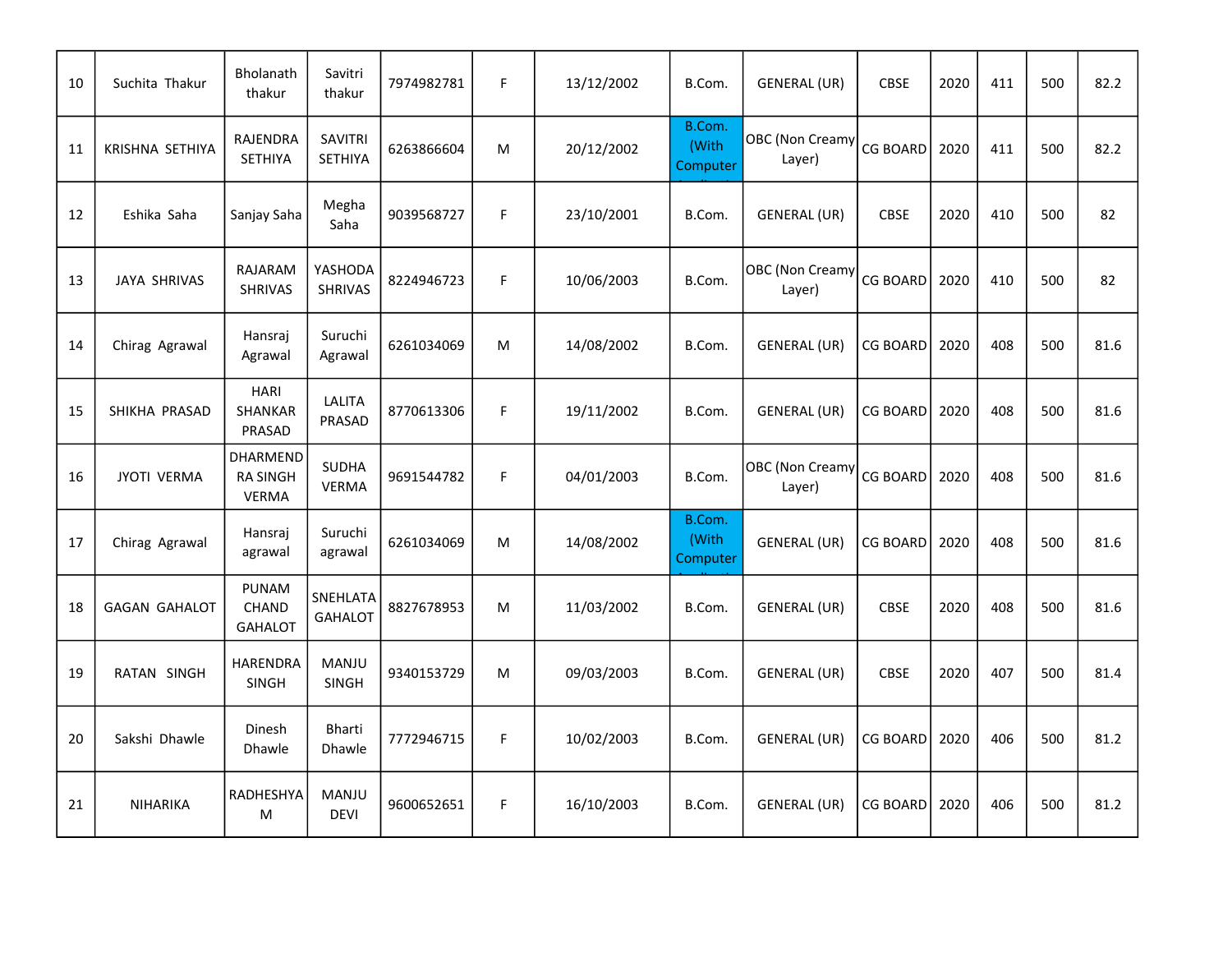| 22 | <b>B SHILPI</b>                         | <b>B VENKAT</b><br><b>RAO</b>                   | <b>BINDU</b><br><b>RAO</b>                     | 7354927907 | F. | 13/09/2002 | B.Com. | <b>GENERAL (UR)</b>       | <b>CG BOARD</b> | 2020 | 406 | 500 | 81.2 |
|----|-----------------------------------------|-------------------------------------------------|------------------------------------------------|------------|----|------------|--------|---------------------------|-----------------|------|-----|-----|------|
| 23 | Dhirendra Kumar<br>Swarnkar             | Mahendra<br>kumar<br>swarnkar                   | Ageshri<br>swarnkar                            | 9589761966 | M  | 25/09/2001 | B.Com. | OBC (Non Creamy<br>Layer) | <b>CBSE</b>     | 2020 | 406 | 500 | 81.2 |
| 24 | Puja Karmokar                           | Shibu<br>Karmokar                               | Kakuli<br>Karmokar                             | 9340984414 | F. | 25/02/2003 | B.Com. | <b>GENERAL (UR)</b>       | <b>CG BOARD</b> | 2020 | 399 | 500 | 79.8 |
| 25 | <b>SUNNY MANJHI</b>                     | SANJAY<br><b>MANJHI</b>                         | AMRIKA                                         | 6263565962 | M  | 29/06/2002 | B.Com. | <b>GENERAL (UR)</b>       | <b>CG BOARD</b> | 2020 | 397 | 500 | 79.4 |
| 26 | Nilofer                                 | Khursheed<br>Ahmed                              | Shahnaz<br>begum                               | 9770051394 | F. | 29/09/2001 | B.Com. | <b>GENERAL (UR)</b>       | <b>CG BOARD</b> | 2020 | 397 | 500 | 79.4 |
| 27 | PIYUSH MISHRA                           | R.P.MISHRA                                      | <b>SUNITA</b><br><b>MISHRA</b>                 | 6261028132 | M  | 06/08/2001 | B.Com. | <b>GENERAL (UR)</b>       | <b>CBSE</b>     | 2020 | 396 | 500 | 79.2 |
| 28 | ANJALI                                  | <b>RAM KARAN</b><br>PRAJAPATI                   | <b>PUSHPA</b><br><b>DEVI</b>                   | 7898349816 | F. | 23/04/2003 | B.Com. | <b>GENERAL (UR)</b>       | <b>CG BOARD</b> | 2020 | 396 | 500 | 79.2 |
| 29 | <b>ANJALI KUMARI</b><br><b>BHARDWAJ</b> | <b>SARVE</b><br><b>KUMAR</b><br><b>BHARDWAJ</b> | <b>NEELAM</b><br><b>DEVI</b><br><b>BHARDWA</b> | 8103972512 | F. | 14/02/2004 | B.Com. | <b>GENERAL (UR)</b>       | <b>CG BOARD</b> | 2020 | 395 | 500 | 79   |
| 30 | <b>FIZA</b>                             | RAHIMUDDI<br>N                                  | <b>JVLEKHA</b>                                 | 9340522784 | F. | 01/07/2002 | B.Com. | <b>GENERAL (UR)</b>       | <b>CG BOARD</b> | 2020 | 395 | 500 | 79   |
| 31 | Pranay Kumar<br>Agarwal                 | Sanjay<br>agarwal                               | Suman<br>agarwal                               | 9340963044 | M  | 26/07/2001 | B.Com. | <b>GENERAL (UR)</b>       | <b>CBSE</b>     | 2020 | 394 | 500 | 78.8 |
| 32 | MD ABDUL FAIZ                           | MD<br><b>MUSTAK</b>                             | ZUBEDA<br><b>BEGUM</b>                         | 9827170405 | M  | 23/09/2003 | B.Com. | <b>GENERAL (UR)</b>       | <b>CBSE</b>     | 2020 | 394 | 500 | 78.8 |
| 33 | ANJALI SIWARE                           | TIRATHRAM<br>SIWARE                             | <b>KESARI</b><br><b>DEVI</b>                   | 8085055335 | F. | 07/06/2001 | B.Com. | <b>GENERAL (UR)</b>       | <b>CG BOARD</b> | 2020 | 393 | 500 | 78.6 |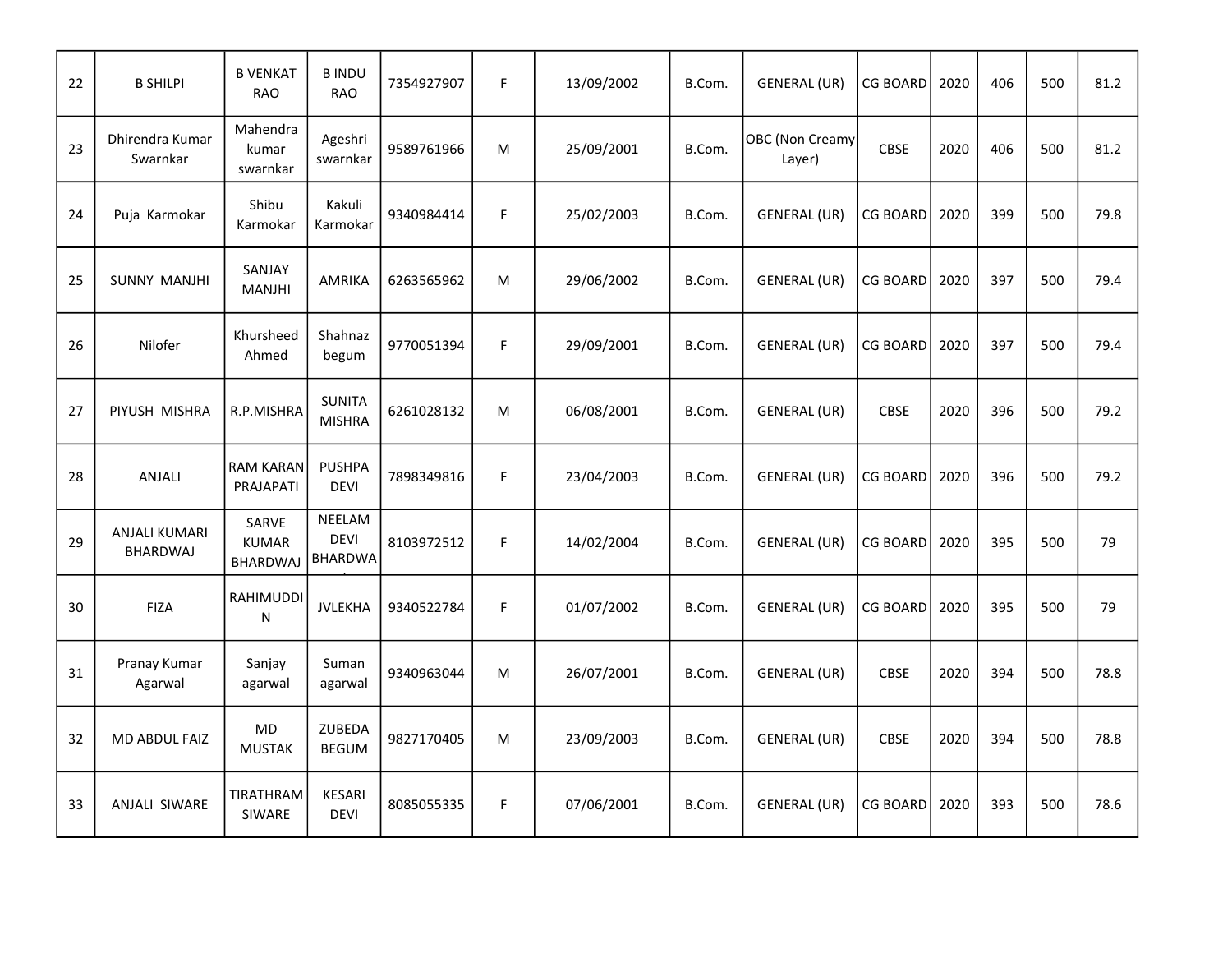| 34 | Ashmita Variar            | <b>CV</b><br>Shankaranar<br>ayanan | Manju S<br>Variar              | 7000301326 | F. | 24/04/2002 | B.Com.                      | <b>GENERAL (UR)</b>              | CBSE            | 2020 | 392 | 500 | 78.4 |
|----|---------------------------|------------------------------------|--------------------------------|------------|----|------------|-----------------------------|----------------------------------|-----------------|------|-----|-----|------|
| 35 | AKANKSHA<br>WADEKAR       | KAILASH<br>DAS<br><b>WADEKAR</b>   | <b>JYOTI</b><br><b>WADEKAR</b> | 6267512644 | F. | 19/03/2002 | B.Com.                      | <b>GENERAL (UR)</b>              | <b>CBSE</b>     | 2020 | 392 | 500 | 78.4 |
| 36 | Sanskar Khandelwal        | Ashok<br>khandelwal                | Renu<br>khandelwa              | 9111312123 | M  | 14/05/2002 | B.Com.                      | <b>GENERAL (UR)</b>              | <b>CBSE</b>     | 2020 | 391 | 500 | 78.2 |
| 37 | AVINASH DWIVEDI           | <b>MAHESH</b><br><b>DWIVEDI</b>    | <b>NEETA</b><br><b>DWIVEDI</b> | 9630481634 | M  | 21/12/2001 | B.Com.                      | <b>GENERAL (UR)</b>              | <b>CBSE</b>     | 2020 | 391 | 500 | 78.2 |
| 38 | <b>GAURAV</b><br>DEWANGAN | <b>DOCTOR LAL</b><br>DEWANGAN      | MADHU<br>DEWANGA<br>N          | 7898495225 | M  | 02/02/2004 | B.Com.                      | <b>GENERAL (UR)</b>              | <b>CG BOARD</b> | 2020 | 391 | 500 | 78.2 |
| 39 | Devbrath Nandi            | A.k nandi                          | Shanta<br>nandi                | 9630069278 | M  | 24/12/2001 | B.Com.                      | <b>GENERAL (UR)</b>              | <b>CBSE</b>     | 2020 | 390 | 500 | 78   |
| 40 | TULSI SAHU                | <b>HARISHANK</b><br>AR SAHU        | <b>ANITA</b><br>SAHU           | 9907429064 | F. | 05/02/2003 | B.Com.<br>(With<br>Computer | <b>OBC</b> (Non Creamy<br>Layer) | <b>CG BOARD</b> | 2020 | 390 | 500 | 78   |
| 41 | janhvi dewangan           | omprakash<br>dewangan              | kiran<br>dewangan              | 7747875648 | F. | 04/10/2004 | B.Com.<br>(With<br>Computer | OBC (Creamy<br>Layer)            | <b>CG BOARD</b> | 2020 | 389 | 500 | 77.8 |
| 42 | pooja gangwani            | amar lal<br>gangwani               | manju<br>gangwani              | 6263512361 | F. | 16/07/2002 | B.Com.                      | <b>GENERAL (UR)</b>              | <b>CG BOARD</b> | 2020 | 389 | 500 | 77.8 |
| 43 | SONAL SAW                 | <b>RANJEET</b><br>SAW              | SANGEETA<br><b>DEVI</b>        | 9691757141 | F. | 08/10/2002 | B.Com.                      | <b>GENERAL (UR)</b>              | <b>CG BOARD</b> | 2020 | 388 | 500 | 77.6 |
| 44 | <b>HARDEEP KAUR</b>       | <b>MOHINDER</b><br><b>SINGH</b>    | AMARJEET<br><b>KAUR</b>        | 9303012401 | F. | 13/05/2002 | B.Com.                      | <b>GENERAL (UR)</b>              | <b>CBSE</b>     | 2020 | 387 | 500 | 77.4 |
| 45 | <b>GANESH SAO</b>         | <b>UMESH SAO</b>                   | <b>MIRDULA</b>                 | 9340239036 | M  | 09/09/2002 | B.Com.                      | <b>GENERAL (UR)</b>              | <b>CBSE</b>     | 2020 | 387 | 500 | 77.4 |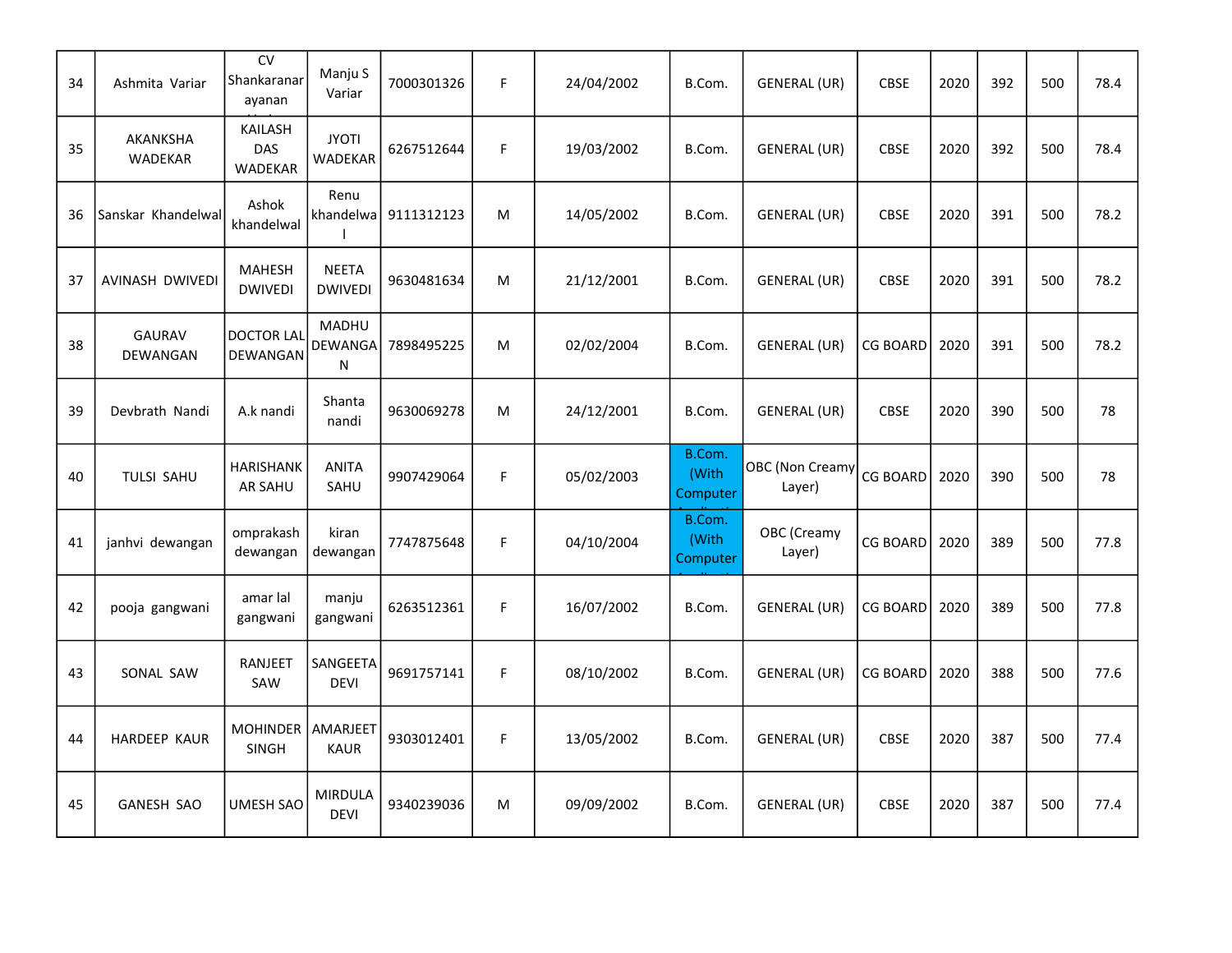| 46 | <b>BHUNESHWARI</b><br>DEWANGAN           | <b>NARESH</b><br>DEWANGAN                | JANKI BAI                            | 6266841416 | F. | 13/08/2002 | B.Com.                      | <b>GENERAL (UR)</b>              | <b>CG BOARD</b> | 2020 | 386 | 500 | 77.2 |
|----|------------------------------------------|------------------------------------------|--------------------------------------|------------|----|------------|-----------------------------|----------------------------------|-----------------|------|-----|-----|------|
| 47 | Krishna Jaiswal                          | Raj Kumar<br>Jaiswal                     | Nisha<br>Jaiswal                     | 8085448800 | M  | 23/03/2002 | B.Com.                      | <b>GENERAL (UR)</b>              | <b>CBSE</b>     | 2020 | 385 | 500 | 77   |
| 48 | Shreyansh Singh<br>Rana                  | Anil Rana                                | Bharti<br>Rana                       | 9685925729 | M  | 19/02/2002 | B.Com.                      | <b>GENERAL (UR)</b>              | CBSE            | 2020 | 385 | 500 | 77   |
| 49 | <b>MD AHTE SHAM</b><br><b>ULLAH KHAN</b> | ERFANULLA<br><b>H KHAN</b>               | <b>AFSANA</b><br><b>KHATOON</b>      | 6266358681 | M  | 16/03/2003 | B.Com.                      | GENERAL (UR)                     | <b>CBSE</b>     | 2020 | 385 | 500 | 77   |
| 50 | POOJA<br>VISHWAKARMA                     | LALJI<br><b>VISHWAKAR</b><br>МA          | <b>ANITA</b><br><b>DEVI</b>          | 9752403257 | F. | 19/08/2002 | B.Com.                      | <b>GENERAL (UR)</b>              | <b>CG BOARD</b> | 2020 | 384 | 500 | 76.8 |
| 51 | Harsh Singh                              | Abhinesh<br>Singh                        | Neetu<br>Singh                       | 9827174054 | M  | 25/03/2003 | B.Com.<br>(With<br>Computer | <b>GENERAL (UR)</b>              | CBSE            | 2020 | 384 | 500 | 76.8 |
| 52 | Jasleen Kaur                             | Jarnail Singh   Baljit Kaur              |                                      | 8103072773 | F. | 24/01/2003 | B.Com.                      | <b>GENERAL (UR)</b>              | <b>CBSE</b>     | 2020 | 384 | 500 | 76.8 |
| 53 | Tanishk Barhaiya                         | Mukesh<br>kumar<br>Barhaiya              | Nisha<br>Barhaiya                    | 9399528632 | M  | 27/10/2002 | B.Com.                      | <b>GENERAL (UR)</b>              | CBSE            | 2020 | 383 | 500 | 76.6 |
| 54 | PRITI MISHRA                             | SANTOSH<br><b>KUMAR</b><br><b>MISHRA</b> | <b>MANORA</b><br>MA<br><b>MISHRA</b> | 9302879813 | F  | 12/02/2003 | B.Com.                      | <b>GENERAL (UR)</b>              | <b>CG BOARD</b> | 2020 | 383 | 500 | 76.6 |
| 55 | JAYRAJ SAHU                              | SANTOSH<br><b>KUMAR</b>                  | SONU                                 | 6268923929 | M  | 22/10/2002 | B.Com.                      | <b>GENERAL (UR)</b>              | <b>CG BOARD</b> | 2020 | 383 | 500 | 76.6 |
| 56 | <b>TOMIN YADAV</b>                       | <b>AGRAHIJ</b><br>YADAV                  | <b>KIRAN</b><br>YADAV                | 7587048129 | F. | 03/06/2003 | B.Com.                      | OBC (Creamy<br>Layer)            | <b>CG BOARD</b> | 2020 | 383 | 500 | 76.6 |
| 57 | SAGAR KOSARE                             | <b>JAWAHAR</b><br><b>KOSARE</b>          | PRATIBHA<br>KOSARE                   | 8461840016 | M  | 04/06/2002 | B.Com.                      | <b>OBC</b> (Non Creamy<br>Layer) | <b>CG BOARD</b> | 2020 | 383 | 500 | 76.6 |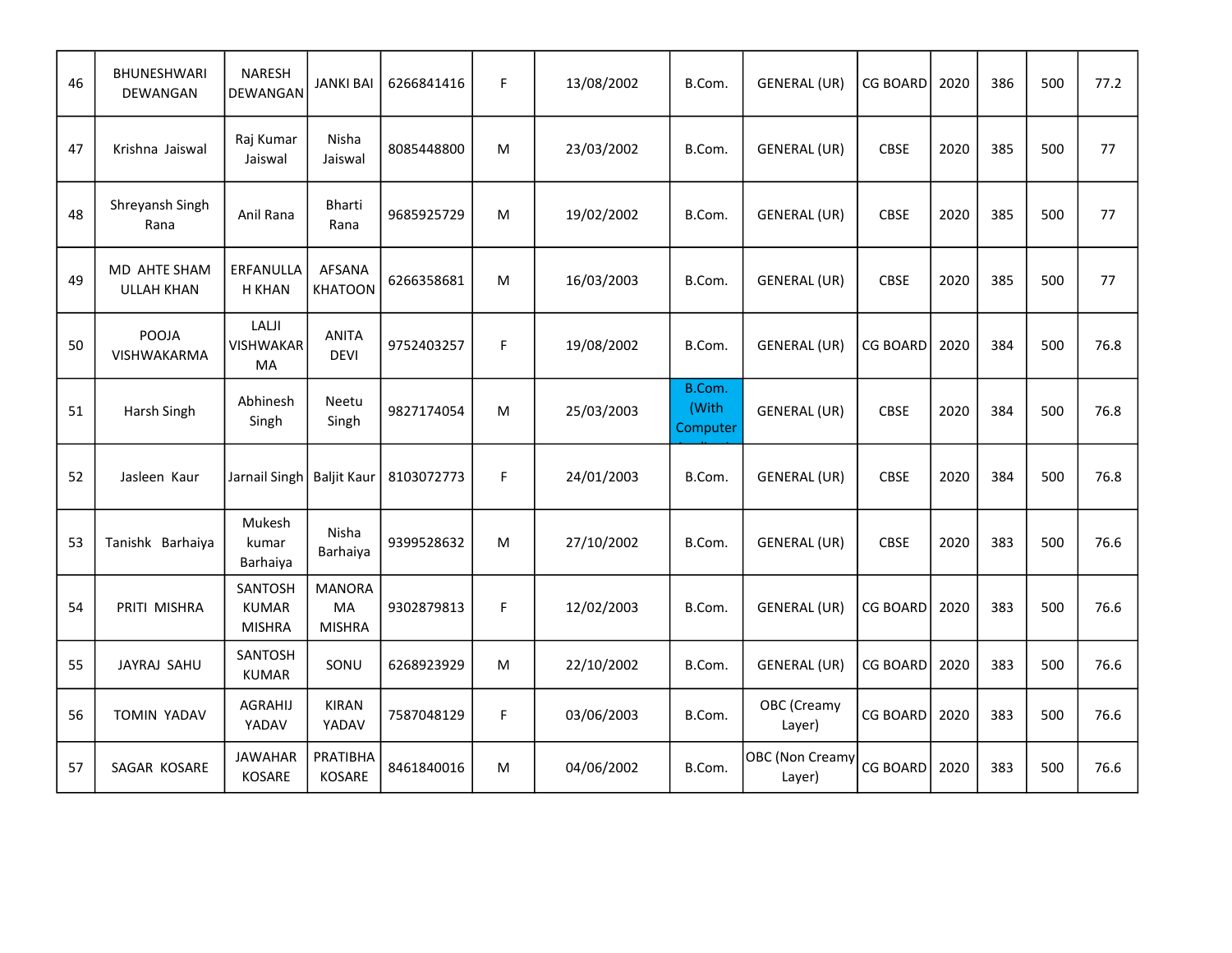#### INDIRA GANDHI GOVT. ARTS AND COMMERCE COLLEGE, VAISHALI NAGAR, BHILAI B.COM IST YEAR 2ND MERIT LIST Hemchand Yadav University

SC LIST

| <b>SL</b><br><b>NO</b> | <b>Name</b>                         | <b>Father name</b>               | <b>Mother</b><br>name            | <b>Mobile</b> | <b>SEX</b> | Date of birth | Subject<br>ion              |           | Combinat   Category   (10+2) th std. | $(10+2)$ th<br>std.Year | $(10+2)$ th<br>std.Obtain<br><b>Mark</b> | $(10+2)$ th<br>std.Total<br><b>Mark</b> | $(10+2)$ th<br>std.Marks<br>% |
|------------------------|-------------------------------------|----------------------------------|----------------------------------|---------------|------------|---------------|-----------------------------|-----------|--------------------------------------|-------------------------|------------------------------------------|-----------------------------------------|-------------------------------|
| $\mathbf{1}$           | <b>NAVIN KUMAR</b><br><b>BHARTI</b> | <b>RAJKUMAR</b><br><b>BHARTI</b> | SANGEETA<br><b>BHARTI</b>        | 7440768038    | M          | 10/10/2002    | B.Com.                      | <b>SC</b> | <b>CG BOARD</b>                      | 2020                    | 332                                      | 500                                     | 66.4                          |
| $\overline{2}$         | <b>KSHITIJ WASNIK</b>               | LOMASH<br><b>WASNIK</b>          | <b>MINAKSHI</b><br><b>WASNIK</b> | 7067305118    | M          | 07/08/2003    | B.Com.                      | <b>SC</b> | <b>CG BOARD</b>                      | 2020                    | 313                                      | 500                                     | 62.6                          |
| 3                      | POOJA DESHLAHRE                     | <b>MEENA DAS</b><br>DESHLAHRE    | <b>LAXMI DEVI</b><br>DESHLAHRE   | 7440311691    | F.         | 06/10/2002    | B.Com.<br>(With<br>Computer | <b>SC</b> | <b>CG BOARD</b>                      | 2020                    | 310                                      | 500                                     | 62                            |
| $\overline{4}$         | Devendra Kumar<br>Deshalhare        | Amrit lal                        | Kusum                            | 9131992045    | M          | 30/01/2001    | B.Com.                      | <b>SC</b> | <b>CG BOARD</b>                      | 2020                    | 308                                      | 500                                     | 61.6                          |
| 5                      | AKANKSHA LAUTRE                     | <b>VIJAY LAUTRE</b>              | <b>SUDHA</b><br>LAUTRE           | 9399394849    | F.         | 23/01/2003    | B.Com.<br>(With<br>Computer | <b>SC</b> | <b>CBSE</b>                          | 2020                    | 314                                      | 515                                     | 60.97                         |
| 6                      | AMIT MESHRAM                        | SHRI<br>DEVENDRANA<br>TH MESHRAM | <b>SMT. SARITA</b><br>MESHRAM    | 7000528136    | M          | 20/04/2002    | B.Com.                      | <b>SC</b> | <b>CG BOARD</b>                      | 2020                    | 297                                      | 500                                     | 59.4                          |
| $\overline{7}$         | VIDYA KURRE                         | <b>FATTULAL</b><br><b>KURRE</b>  | <b>KAMLA</b><br><b>KURRE</b>     | 7869278518    | F.         | 14/12/2001    | B.Com.                      | <b>SC</b> | <b>CG BOARD</b>                      | 2020                    | 296                                      | 500                                     | 59.2                          |
| 8                      | Devlal Chhura                       | Sheshdev<br>Chhura               | Kanti Chhura                     | 8839398083    | M          | 04/06/2001    | B.Com.                      | <b>SC</b> | <b>CG BOARD</b>                      | 2020                    | 289                                      | 500                                     | 57.8                          |
| 9                      | Shrijal                             | Ramesh<br>prasad                 | Pinky prasad                     | 8770716058    | F.         | 16/09/2002    | B.Com.                      | <b>SC</b> | <b>CBSE</b>                          | 2020                    | 285                                      | 500                                     | 57                            |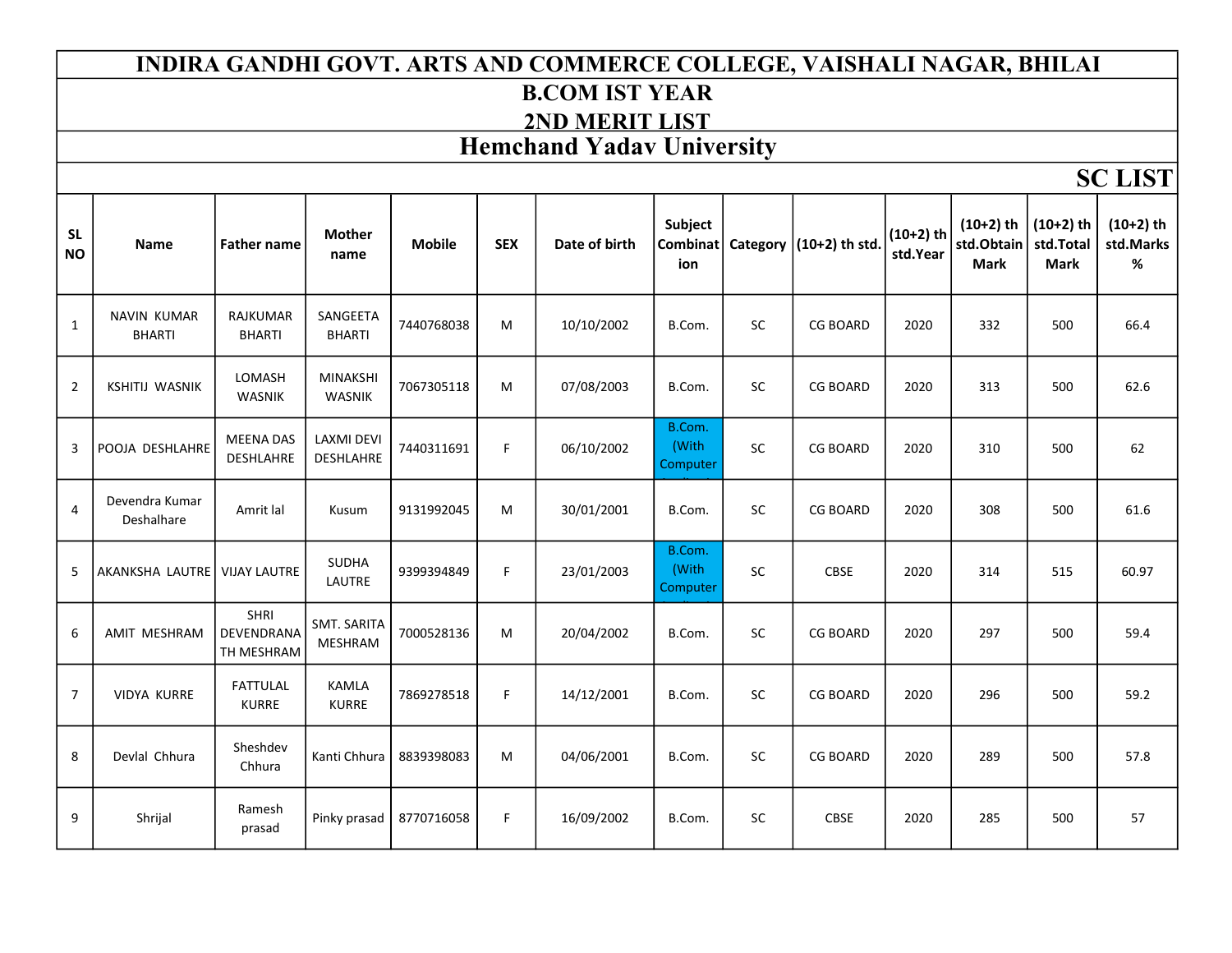| 10 | <b>GYANENDRA</b><br>BANJARE      | <b>MAHENDRA</b><br>DAS BANJARE           | AGESHWARI<br>BANJARE          | 6264761683 | M  | 16/02/2002 | B.Com.<br>(With<br>Computer | <b>SC</b> | <b>CBSE</b>     | 2020 | 280 | 500 | 56   |
|----|----------------------------------|------------------------------------------|-------------------------------|------------|----|------------|-----------------------------|-----------|-----------------|------|-----|-----|------|
| 11 | <b>GULSHAN PATIL</b>             | <b>JITENDRA</b><br><b>PATIL</b>          | <b>SUNITA PATIL</b>           | 8120781057 | M  | 29/03/2003 | B.Com.                      | <b>SC</b> | <b>CG BOARD</b> | 2020 | 276 | 500 | 55.2 |
| 12 | Madhu                            | SANAT                                    | RAJKUMARI                     | 8103597206 | F. | 31/03/2001 | B.Com.                      | <b>SC</b> | <b>CG BOARD</b> | 2020 | 276 | 500 | 55.2 |
| 13 | <b>TUSHAR WASNIK</b>             | <b>KAPIL WASNIK</b>                      | SARITA<br><b>WASNIK</b>       | 9691669700 | M  | 22/02/2002 | B.Com.                      | <b>SC</b> | <b>CBSE</b>     | 2020 | 276 | 500 | 55.2 |
| 14 | <b>GHAMANI</b><br><b>BANJARE</b> | Jugesh Banjare                           | Chameli Bai<br>Banjare        | 9109357428 | F. | 17/10/2003 | B.Com.<br>(With<br>Computer | <b>SC</b> | <b>CG BOARD</b> | 2020 | 274 | 500 | 54.8 |
| 15 | DHAMNI BANJARE                   | <b>JUGESH</b><br><b>KUMAR</b><br>BANJARE | <b>CHAMELI BAI</b><br>BANJARE | 9109357428 | F  | 17/10/2003 | B.Com.<br>(With<br>Computer | <b>SC</b> | <b>CG BOARD</b> | 2020 | 274 | 500 | 54.8 |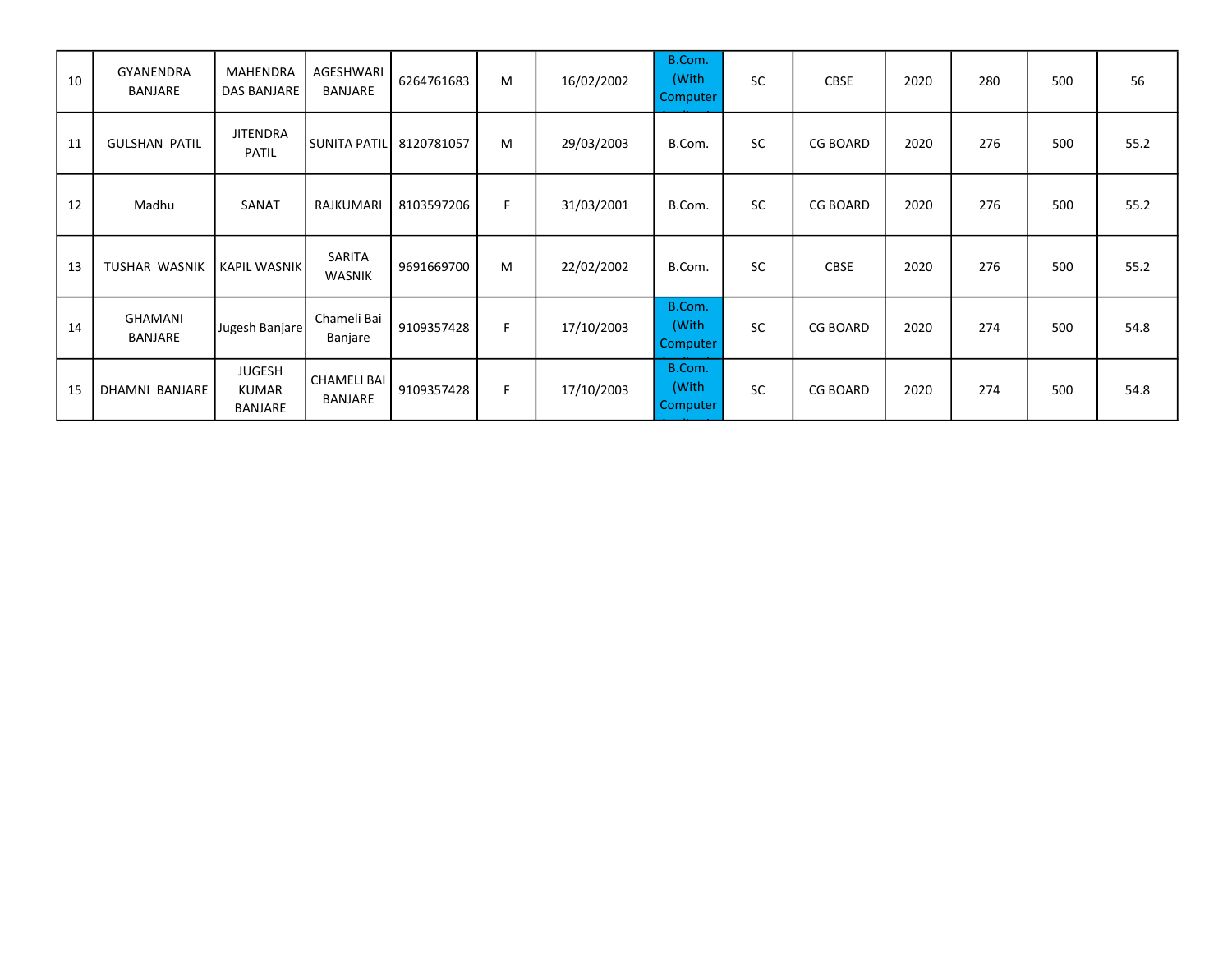#### INDIRA GANDHI GOVT. ARTS AND COMMERCE COLLEGE, VAISHALI NAGAR, BHILAI B.COM IST YEAR 2ND MERIT LIST

### Hemchand Yadav University

|                        |                                           |                               |                                   |               |            |               |                                   |           |                  |                            |                                          |                            | $91$ LID I                                |
|------------------------|-------------------------------------------|-------------------------------|-----------------------------------|---------------|------------|---------------|-----------------------------------|-----------|------------------|----------------------------|------------------------------------------|----------------------------|-------------------------------------------|
| <b>SL</b><br><b>NO</b> | Name                                      | <b>Father</b><br>name         | <b>Mother</b><br>name             | <b>Mobile</b> | <b>SEX</b> | Date of birth | <b>Subject</b><br>Combinat<br>ion | Category  | $(10+2)$ th std. | $(10+2)$<br>th<br>std.Year | $(10+2)$<br>th<br>std.Obt<br>ain<br>Mark | $(10+2)$ th<br><b>Mark</b> | (10+2) th<br>std.Total   std.Marks  <br>% |
| 1                      | <b>MADHU BAGHEL</b>                       | <b>BAGHEL</b>                 | KARTIK RAM SHAKUNTAL<br>A BAGHEL  | 6260013353    | F.         | 15/07/2002    | B.Com.                            | <b>ST</b> | <b>CG BOARD</b>  | 2020                       | 340                                      | 500                        | 68                                        |
| $\overline{2}$         | CHANDRASHEKHAR KHORBAHAR<br><b>THAKUR</b> | A                             | LATA                              | 6266361854    | M          | 03/10/2001    | B.Com.                            | <b>ST</b> | <b>CG BOARD</b>  | 2020                       | 246                                      | 500                        | 49.2                                      |
| 3                      | <b>AJIT KUMAR</b><br>NAGWANSHI            | <b>POKHAN LAL</b><br>NAGWANSH | <b>SHASHI</b><br><b>NAGWANSHI</b> | 7587727005    | M          | 03/07/2002    | B.Com.                            | <b>ST</b> | <b>CG BOARD</b>  | 2020                       | 209                                      | 500                        | 41.8                                      |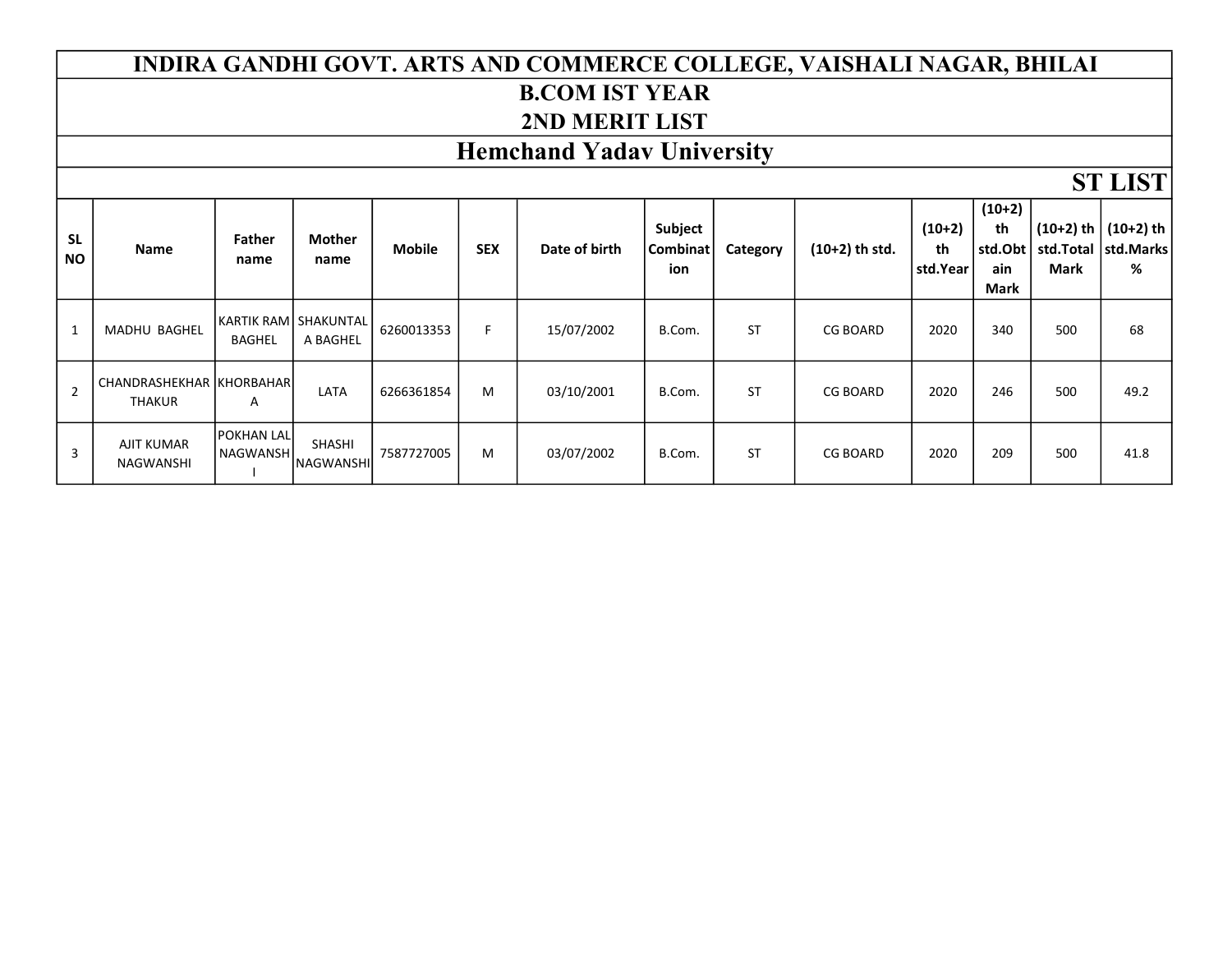## INDIRA GANDHI GOVT. ARTS AND COMMERCE COLLEGE, VAISHALI NAGAR, BHILAI B.COM IST YEAR 2ND MERIT LIST

# Hemchand Yadav University

OBC LIST

| <b>SL</b><br><b>NO</b> | <b>Name</b>                           | <b>Father</b><br>name                    | <b>Mother</b><br>name               | <b>Mobile</b> | <b>SEX</b> | Date of birth | Subject<br>Combinat<br>ion  | Category                         | $(10+2)$ th std. | $(10+2)$ th<br>std.Year | in Mark | $(10+2)$ th $(10+2)$ th<br>std.Obta   std.Total<br><b>Mark</b> | $(10+2)$ th<br>std.Marks<br>$\%$ |
|------------------------|---------------------------------------|------------------------------------------|-------------------------------------|---------------|------------|---------------|-----------------------------|----------------------------------|------------------|-------------------------|---------|----------------------------------------------------------------|----------------------------------|
| $\mathbf{1}$           | PAYAL DEWANGAN                        | <b>RAMRATAN</b><br><b>DEWANGAN</b>       | <b>KUNTI BAI</b>                    | 9303622077    | F          | 02/11/2002    | B.Com.<br>(With<br>Computer | <b>OBC</b> (Non Creamy<br>Layer) | <b>CG BOARD</b>  | 2020                    | 381     | 500                                                            | 76.2                             |
| $\overline{2}$         | Devi Nirmalkar                        | Giriver<br>Nirmalkar                     | Shailendri                          | 6266280925    | F          | 30/07/2002    | B.Com.                      | OBC (Non Creamy<br>Layer)        | <b>CG BOARD</b>  | 2020                    | 381     | 500                                                            | 76.2                             |
| 3                      | <b>KISHAN KUMAR</b><br>YADAV          | <b>NARSINGH</b><br>YADAV                 | <b>JANKI YADAV</b>                  | 6266146214    | M          | 26/07/2003    | B.Com.<br>(With<br>Computer | <b>OBC</b> (Non Creamy<br>Layer) | <b>CG BOARD</b>  | 2020                    | 380     | 500                                                            | 76                               |
| $\overline{4}$         | <b>HEMANT KUMAR</b><br><b>KAIWART</b> | PRAMOD<br><b>KUMAR</b><br><b>KAIWART</b> | <b>SHYAMA BAI</b><br><b>KAIWART</b> | 6261470881    | M          | 10/07/2002    | B.Com.                      | <b>OBC</b> (Non Creamy<br>Layer) | <b>CG BOARD</b>  | 2020                    | 379     | 500                                                            | 75.8                             |
| 5                      | SAVITA SONI                           | RAMESH<br>SONI                           | PARWATI<br>SONI                     | 6260637460    | F          | 20/07/2003    | B.Com.                      | OBC (Creamy<br>Layer)            | <b>CG BOARD</b>  | 2020                    | 378     | 500                                                            | 75.6                             |
| 6                      | Konika Sahu                           | Om Prakash<br>Sahu                       | Alka Sahu                           | 9179490378    | F          | 03/09/2002    | B.Com.                      | <b>OBC</b> (Non Creamy<br>Layer) | <b>CBSE</b>      | 2020                    | 378     | 500                                                            | 75.6                             |
| $\overline{7}$         | Saurabh Ganjeer                       | Arun<br>Ganjeer                          | Vijay Laxmi<br>Ganjeer              | 7470979901    | M          | 03/09/2001    | B.Com.                      | <b>OBC</b> (Non Creamy<br>Layer) | <b>CG BOARD</b>  | 2020                    | 378     | 500                                                            | 75.6                             |
| 8                      | OMKUMARI SAHU                         | <b>VISHWAKAR</b><br><b>MA SAHU</b>       | SANTOSHI                            | 8103579039    | F          | 08/07/2002    | B.Com.                      | <b>OBC</b> (Non Creamy<br>Layer) | <b>CG BOARD</b>  | 2020                    | 371     | 500                                                            | 74.2                             |
| 9                      | <b>SATYA SONI</b>                     | <b>DHANESH</b><br>SONI                   | <b>LAXMI SONI</b>                   | 7225089525    | F          | 22/01/2003    | B.Com.                      | <b>OBC</b> (Non Creamy<br>Layer) | <b>CG BOARD</b>  | 2020                    | 371     | 500                                                            | 74.2                             |